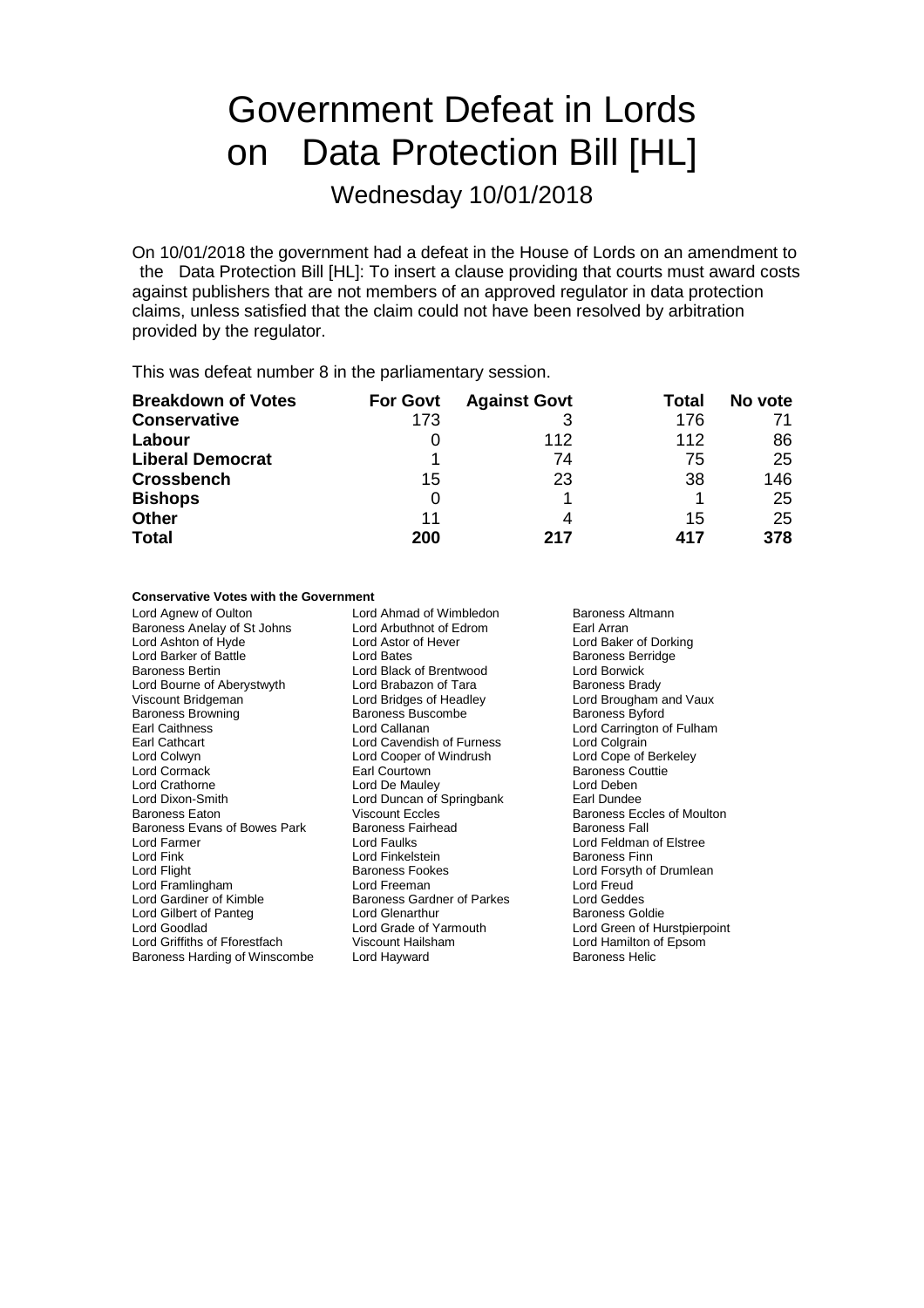Lord Howard of Rising Earl Howe<br>
Lord Hunt of Wirral Cord Inglewood Lord Lang of Monkton Lord Leigh of Earl Lindsay<br>
Earl Lindsay Lord Lingfield Baroness McIntosh of Pickering Baroness I<br>Lord Naseby Lord Nash Lord O'Shaughnessy Baroness Oppenheim-Barnes<br>Lord Patten Lord Polak Baroness Redfern **Lord Renfrew of Kaimsthorn**<br> **Baroness Rock** Cord Rose of Monewden Lord Sherbourne of Didsbury Baroness Shields<br>
Earl Shrewsbury **Baroness**<br>
Lord Skelmersdale Lord Trefgarne Viscount Trenchard<br>
Lord True Viscount Ullswater Lord Wasserman Baroness Wheatcroft<br>
Baroness Wilcox<br>
Lord Willetts

Lord Henley **Lord Heseltine** Lord Heseltine Lord Higgins Lord Higgins<br>
Lord Hill of Oareford **Constant Corporation** Baroness Hodgson of Abinger Lord Holmes of Richmond Lord Hill of Oareford **Baroness Hodgson of Abinger** Lord Holmes **Earl Holmes** Carl Holmes **Carl Holmes Carl Holmes Carl Holmes Carl Holmes Carl Holmes Carl Holmes Carl Holmes Carl Holmes Carl Holmes Carl** Baroness Hooper **Lord Horam**<br> **Earl Howe** Lord Howell of Guildford Lord Inglewood **Lord James of Blackheath**<br>
Lord Keen of Elie **Lord King of Bridgwater** Baroness Jenkin of Kennington Lord Keen of Elie Lord Cord King of Bridgwater<br>
Lord Kirkham Lord Kirkhope of Harrogate Lord Lamont of Lerwick Lord Kirkhope of Harrogate Lord Lamont<br>
Lord Leigh of Hurley Lord Lexden Earl Lindsay Earl Lingfield Earl Liverpool<br>Cord Lupton Lord MacGregor of Pulham Market Lord Mackay of Clashfern Lord Lupton Lord MacGregor of Pulham Market<br>
Baroness Manzoor Lord Marlesford Baroness Manzoor **Lord Marlesford** Lord Marlesford Lord Maude of Horsham<br>
Lord McColl of Dulwich **Baroness McGregor-Smith** Lord McInnes of Kilwinning Exaroness McGregor-Smith Lord McInnes of Baroness Morris of Bolton Lord Moynihan Lord Naseby **Lord Nash Baroness Neville-Jones**<br>
Baroness Neville-Rolfe Baroness Newlove Baroness Next Baroness Net Baroness Net Baroness Net Baroness Net Baroness Net B Baroness Noakes **Lord Northbrook** Lord Norton of Louth<br>
Lord O'Shaughnessy **Lord Ration Baroness** Oppenheim-Barnes Lord Palumbo Lord Patten **Lord Polak Lord Polak Lord Porter of Spalding**<br>
Lord Price **Lord Price Lord Price Corporation**<br>
Lord Prior of Brampton Baroness Rawlings Lord Price **Lord Prior of Brampton** Baroness Rawlings Rawlings Baroness Rawlings Rawlings Rawlings Rawlings Rawlings Baroness Rawlings Rawlings Rawlings Rawlings Rawlings Rawlings Rawlings Rawlings Rawlings Rawlings Rawlin Baroness Rock Lord Rose of Monewden Baroness Scott of Bybrook<br>Baroness Seccombe Lord Selkirk of Douglas Baroness Shackleton of Be Earl Shrewsbury **Lord Skelmersdale** Lord Schrewsbury Lord Shrewsbury Lord Skelmersdale Lord Shrewsbury Lord Sterling of Plaistow<br>
Lord Spicer **Corporation Corporation** Baroness Stedman-Scott Lord Sterling of Plaistow **Example Stedman-Scott** Lord Sterling of Plaistow<br>
Lord Strathclyde Baroness Stroud<br>
Baroness Stroud Baroness Stowell of Beeston Lord Strathclyde Communications Stowell of Baroness Strathclyde Baroness Stroud Baroness Stroud Baroness Stroud Baroness Stroud Baroness Stroud Baroness Stroud Baroness Stroud Baroness Stroud Ba Baroness Sugg 
Lord Taylor of Holbeach<br>
Lord Trefgarne 
Lord Text Coronal Coronal Coronal Coronal Coronal Coronal Coronal Coronal Coronal Coronal Coronal Coronal Coronal Coronal Coronal Coronal Coronal Coronal Coronal Coro Lord True Viscount Ullswater Communist Care Baroness Vere of Norbiton<br>
Baroness Verma Cord Wakeham Cord Waldegrave of North F Baroness Verma **Lord Wakeham** Lord Wakeham Lord Waldegrave of North Hill<br>Lord Wasserman **Lord Wakeham Baroness Wheatcroft** Lord Whitby Baroness Wilcox **Lord Willetts** Lord Willetts **Baroness Williams of Trafford**<br>
Lord Young of Cookham **Microsoft Constructs** Viscount Younger of Leckie Viscount Younger of Leckie

Baroness Neville-Rolfe **Baroness Newlove** Baroness Newlove Baroness Nicholson of Winterbourne<br>Baroness Noakes **Baroness Houte Baroness Newlove** Baroness Nicholson of Louth Lord Selkirk of Douglas Baroness Shackleton of Belgravia<br>Baroness Shields Baroness Shackleton Cord Shinkwin

**Conservative Votes against the Government** Earl Attlee **Lord Balfe** Lord Balfe **Lord Blencathra** 

#### **Labour Votes with the Government**

**Labour Votes against the Government** Baroness Adams of Craigielea Lord Alli Lord Anderson of Swansea<br>
Lord Bassam of Brighton Lord Beecham<br>
Lord Beecham Baroness Andrews **Lord Bassam of Brighton** Cord Beecham<br>
Lord Berkeley **Cord Bassam of Brighton** Cord Bradley<br>
Lord Bradley Lord Berkeley Baroness Blackstone Lord Bradley Lord Brookman Lord Campbell-Savours Lord Carter of Coles Lord Cashman **Baroness Chakrabarti** Viscount Chandos<br>
Lord Clark of Windermere Lord Clarke of Hampstead Lord Collins of Highbury Baroness Crawley **Carolic Cunningham of Felling** Lord Davies of Oldham Baroness Donaghy Cord Davies Lord Donoughue<br>
Lord Donoughue Cord Davies Baroness Drake Baroness Donaghy Lord Donoughue Baroness Donaghy<br>
Lord Dubs<br>
Lord Elder Lord Faulkner of Worcester **Lord Foulkes of Cumnock** Baroness Gale<br>
Lord Giddens **Collact Baroness Golding** Baroness Goudie Lord Giddens **Baroness Golding**<br>
Lord Grantchester **Baroness Golding**<br>
Lord Grantchester **Baroness Colding** Exercise of Burry Port **Baroness Colding** Lord Grantchester Lord Griffiths of Burry Port Lord Grocott Baroness Hayter of Kentish Town Baroness Healy of Primrose Hill Baroness Henig<br>Baroness Hilton of Eggardon Lord Hollick Corean Baroness Hollis of Heigham Baroness Hilton of Eggardon Lord Hollick<br>Lord Howarth of Newport Lord Hoyle

Lord Clarke of Hampstead Lord Elder (Elder Lord Falconer of Thoroton<br>
Lord Foulkes of Cumnock (Elder Baroness Gale Lord Harris of Haringey Lord Haworth<br>
Baroness Healy of Primrose Hill Baroness Henig Lord Howarth of Newport Lord Hoyle Lord Hughes of Woodside

Baroness Jones of Whitchurch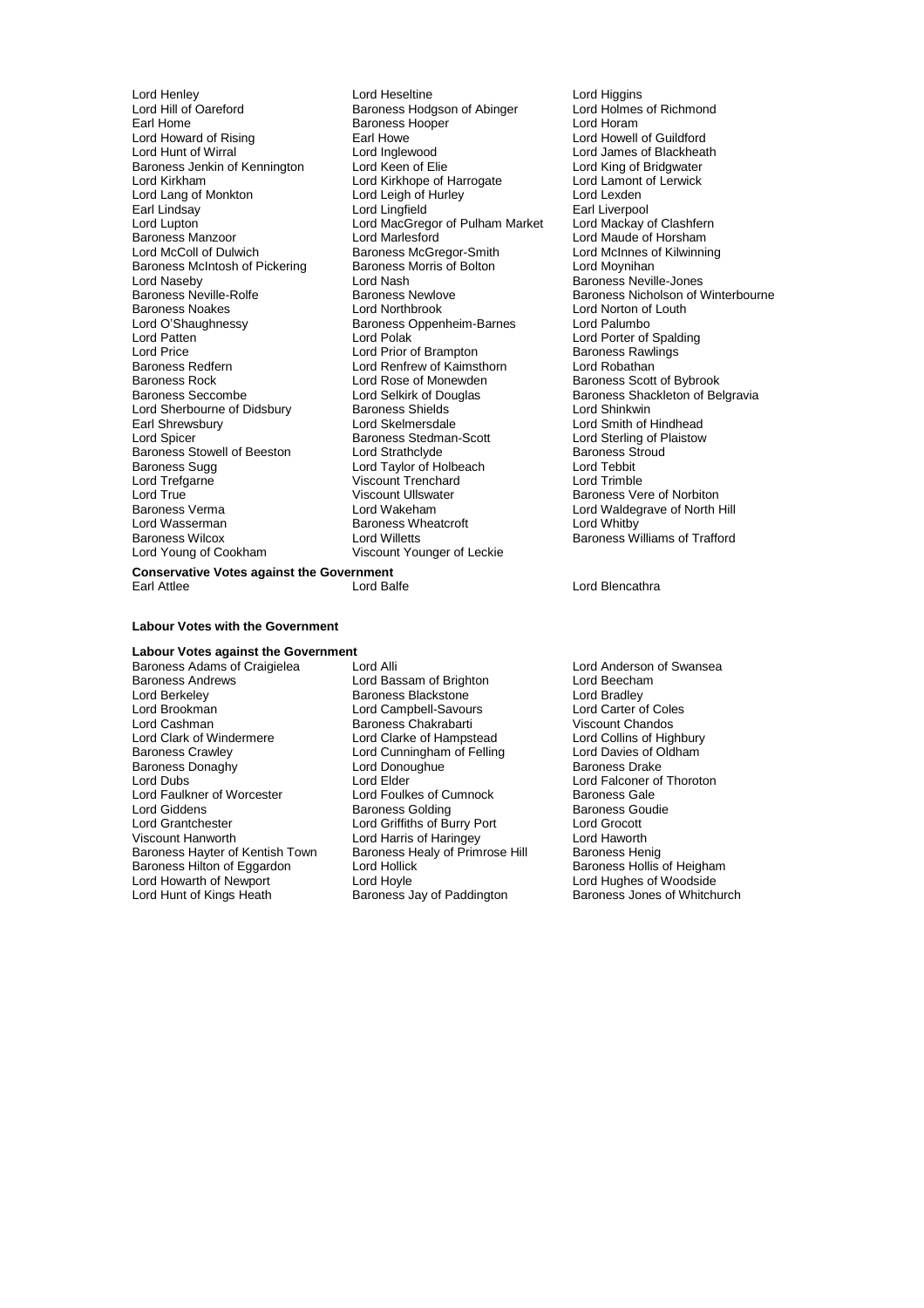Lord McAvoy Baroness McIntosh of Hudnall Lord McKenzie of Luton Baroness Smith of Basildon<br>
Lord Stevenson of Balmacara<br>
Lord Stone of Blackheath Lord Watts **Lord West of Spithead** Baroness Wheeler<br>
Baroness Whitaker **Lord Whitter Cord Whitty** Lord Whitty Baroness Whitaker Lord Wood of Anfield

- Lord Jones Lord Jordan Lord Judd Baroness Kennedy of The Shaws Baroness Kennedy of Cradley Lord Kennedy of Southwark<br>Baroness Kingsmill Baroness Kinnock of Holyhead Lord Kinnock Baroness Kingsmill **Baroness Kinnock of Holyhead** Lord Kinnock<br>
Lord Knight of Weymouth **Baroness Lawrence of Clarendon** Lord Lea of Crondall Baroness Lawrence of Clarendon Lord Lea of Crondall<br>Lord Lipsey Caroness Lister of Burtersett Baroness Liddell of Coatdyke Lord Lipsey<br>
Lord Mandelson Baroness Massey of Darwen Lord Maxton Lord Mandelson **Baroness Massey of Darwen** Lord Maxton<br>
Lord McAvov **Baroness McIntosh of Hudnall** Lord McKenzie of Luton Lord Mendelsohn Lord Moonie Lord Morris of Handsworth Lord Murphy of Torfaen Lord O'Neill of Clackmannan<br>
Lord Prescott Clackmannan<br>
Baroness Primarolo Lord Ponsonby of Shulbrede Lord Prescott **Exercition Baroness Propriet Baroness Propriet Cord Radice**<br>
Lord Puttnam Lord Puttnam Lord Radice Baroness Prosser Lord Puttnam Lord Radice Baroness Ramsay of Cartvale Lord Rea Lord Rea Lord Reid of Lord Reid of Cartvale Lord Rosser Lord Richard **Communist Communist Communist Communist Communist Communist Communist Communist Communist Communist Communist Communist Communist Communist Communist Communist Communist Communist Communist Communist Communis** Baroness Sherlock Viscount Si<br>
Lord Snape Cord Soley Lord Stevenson of Balmacara Lord Stone of Blackheath Baroness Taylor of Bolton<br>Baroness Thornton Baroness Theory Lord Touhiq Lord Triesman Baroness Thornton **Lord Touhig Lord Touhig** Lord Triesman Lord Tunnicliffe The Baroness Warwick of Undercliffe Lord Watson of Invergowrie
	-

#### **Liberal Democrat Votes with the Government** Lord Lester of Herne Hill

## **Liberal Democrat Votes against the Government**

Baroness Burt of Solihull Lord Chidgey<br>
Lord Cotter Context Baroness Doocey Baroness Pinnock Lord Purvis of Tweed<br>
Lord Redesdale Lord Rennard Baroness Scott of Needham Market Lord Scriven<br>Baroness Sheehan Lord Shipley Viscount Thurso Lord Tope<br>
Baroness Tyler of Enfield
Lord Wallace of Saltaire

Lord Ashdown of Norton-sub-Hamdon Baroness Bakewell of Hardington Baroness Barker **Barch Edge Lord Beith** Lord Beith Baroness Benjamin<br>Baroness Bowles of Berkhamsted Lord Bradshaw **Barch Baroness Brinton** Baroness Bowles of Berkhamsted Lord Bradshaw **Baroness Brinton**<br>Baroness Burt of Solihull **Baroness Brinton** Lord Chidgey **Communist Communist Communist Communist Communist Communist Communist Communist Communist Communist** Lord Cotter **Contract Contract Contract Contract Contract Contract Contract Contract Contract Contract Contract**<br>Cord Form Baroness Garden of Frontier Contract Contract Contract Contract Contract Contract Contract Contract Lord Foster of Bath **Lord Fox** Lord Fox **Baroness Garden of Frognal**<br>
Lord German **Baroness Garden Carl Communist Carl Communist Carl Communist Carl Communist Carl Communist Carl Communist Carl Communist Carl Communist Car** Lord German **Earl Glasgow** Earl Glasgow Lord Goddard of Stockport<br>
Earl Glasgow Baroness Grender **Exercise Contract Contract Contract Contract Contract Contract Contract Contract Contract Contract Contract Contract Contrac** Baroness Grender Faroness Hammers Grender Baroness Hammers Baroness Hammers Baroness Hammers Baroness Hammers <br>
Baroness Humphreys Faroness Hammers Baroness Hammers Baroness Hammers Baroness Hammers Baroness Hammers Baron Baroness Harris of Richmond Baroness Humphreys<br>
Baroness Hussein-Ece Baroness Janke Baroness Jolly Baroness Hussein-Ece **Baroness Janke** Baroness Jolly<br>
Lord Jones of Cheltenham **Baroness Aramer** Lord Kirkwood of Kirkhope **Baroness Kramer** Lord Jones of Cheltenham Lord Kirkwood of Kirkhope Baroness Kramer<br>
Lord Lee of Trafford Baroness Ludford Baroness Maddock Lord Lee of Trafford **Baroness Ludford** Baroness Miller of Chilthorne Domer Baroness Miller of Chilthorne Domer Lord Newby Lord McNally **Baroness Miller of Chilthorne Domer**<br>
Baroness Northover<br>
Lord Paddick Baroness Northover **Lord Paddick** Lord Paddick Lord Palmer of Childs Hill<br>
Baroness Pinnock **Lord Purvis of Tweed** Baroness Randerson Lord Rennard **Lord Roberts of Llandudno**<br>
Lord Scriven **Lord Sharkey** Lord Shipley<br>
Lord Shutt of Greetland<br>
Lord Stephen<br>
Lord Stephen Baroness Smith of Newnham Lord Steel of Aikwood Lord Stephen<br>
Lord Storeham of Droxford Lord Storey Lord Christian Lord Strasburger Lord Stoneham of Droxford Lord Storey Lord Storey Lord Strasburger Cord Strasburger Lord Strasburger<br>
Lord Stunell Cord Taverne Lord Stunell Baroness Suttie Lord Taverne<br>
Lord Taverne Lord Taverne<br>
Lord Teverson Lord Thomas of Gresford Baroness Thornhill Lord Thomas of Gresford Baroness<br>
Lord Tope Lord Tyler Baroness Tyler of Enfield Lord Wallace of Saltaire Lord Wallace of Tankerness<br>Baroness Walmsley Lord Willis of Knaresborough Lord Willis of Knaresborough

Mandeville